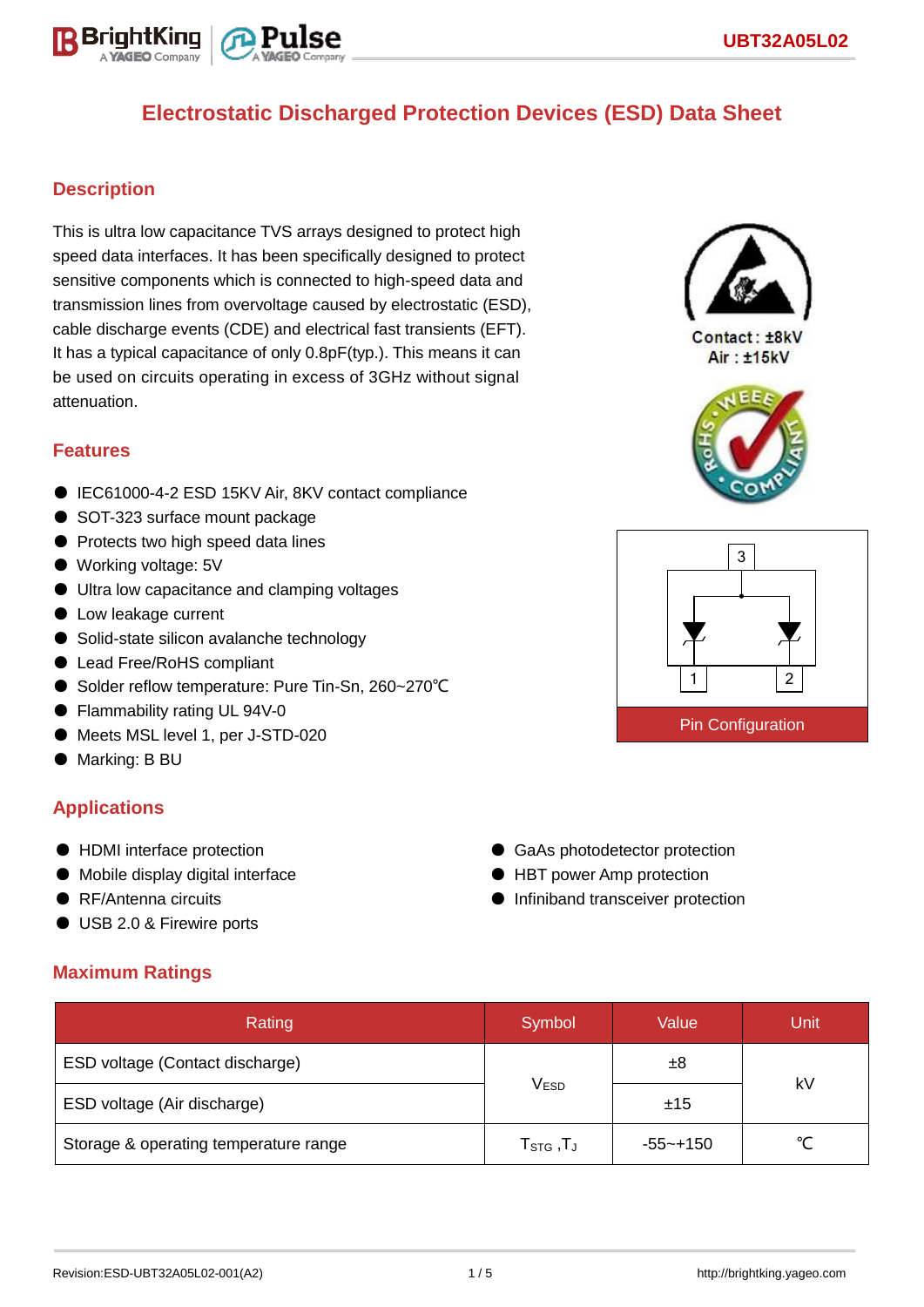

# **Electrical Characteristics (TJ=25**℃**)**

| Parameter                      | Symbol                 | Condition                                         | Min. | Typ. | Max. | <b>Unit</b> |
|--------------------------------|------------------------|---------------------------------------------------|------|------|------|-------------|
| Reverse stand-off voltage      | V <sub>RWM</sub>       |                                                   |      |      | 5    |             |
| Reverse breakdown voltage      | <b>VBR</b>             | $I_{BR}$ =1mA                                     | 6    |      |      |             |
| Reverse leakage current        | <sup>I</sup> R         | $V_R = 5V$<br>Each I/O pin                        |      |      |      | μA          |
| Clamping voltage (tp=8/20µs)   | $V_C$                  | $I_{PP} = 3A$                                     |      |      | 15   |             |
| Peak pulse current (tp=8/20µs) | <b>I</b> <sub>PP</sub> |                                                   |      |      | 3    | A           |
| Off state junction capacitance | $C_{J}$                | $0Vdc$ , f=1 $MHz$<br>Between I/O<br>pins and GND |      | 0.8  |      | рF          |

## **Typical Characteristics Curves**



Figure 3. Non-Repetitive Peak Pulse vs. Pulse Time Figure 4. Capacitance vs. Reverse Voltage





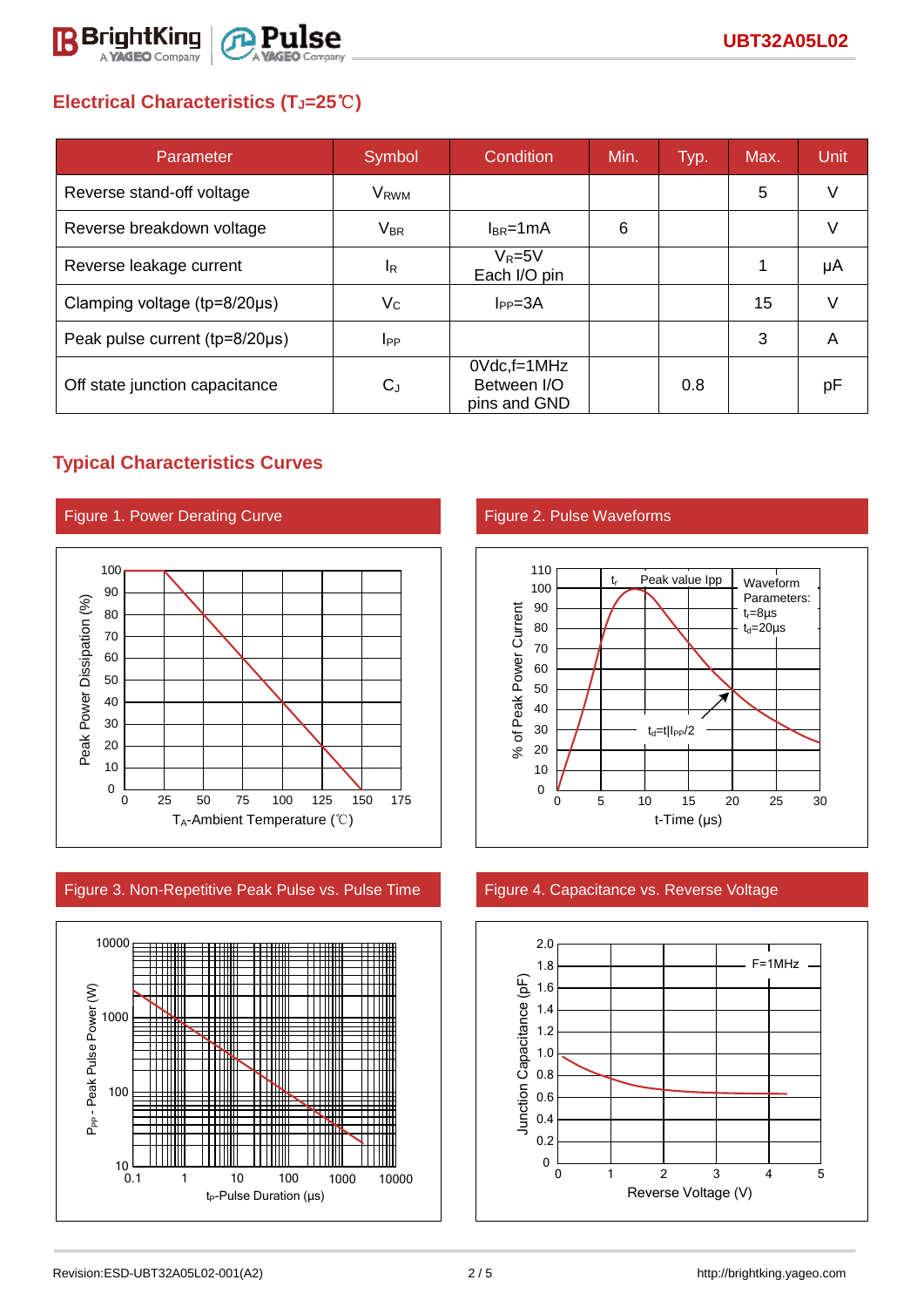

## **Applications Information**

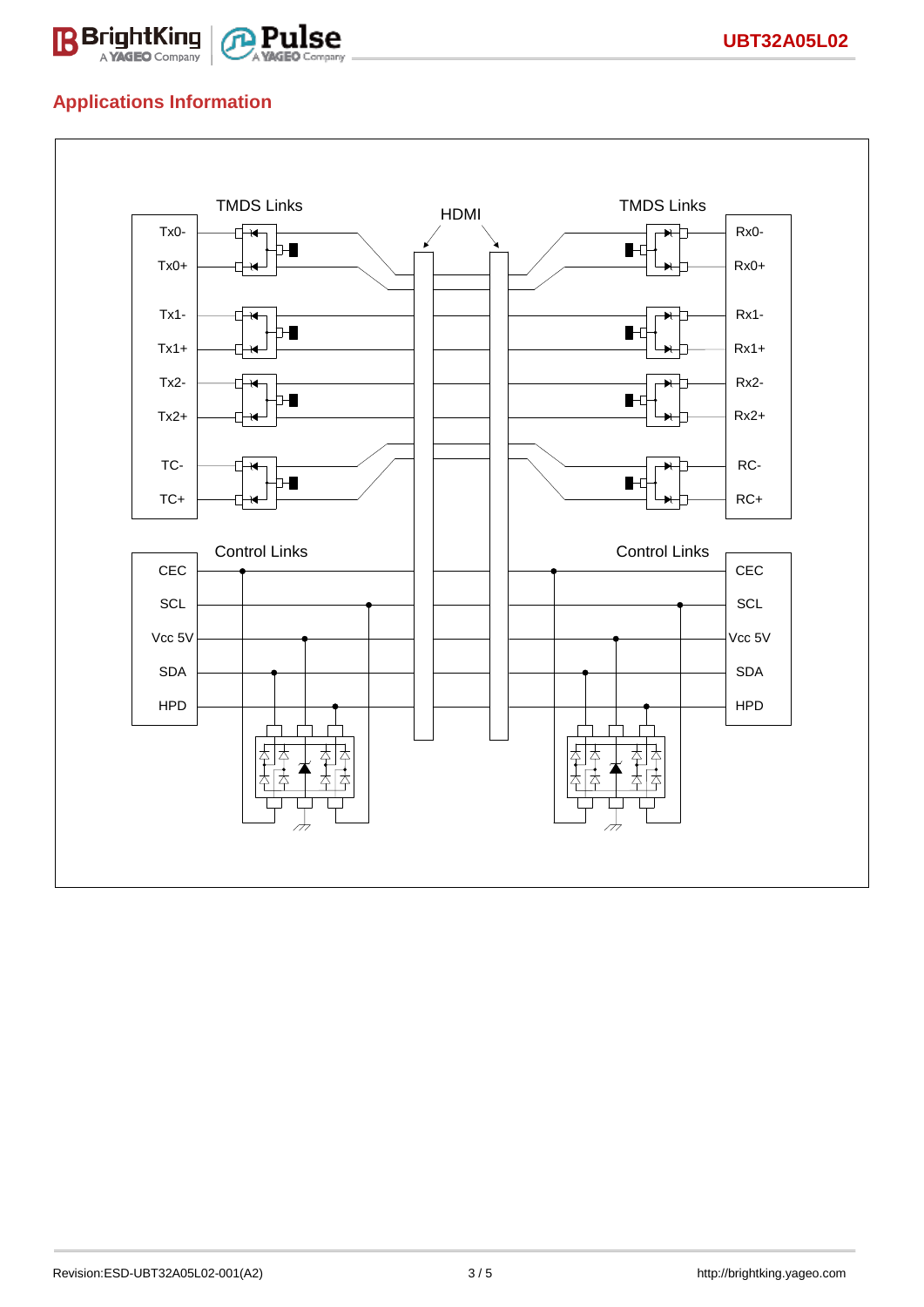

## **Recommended Soldering Conditions**